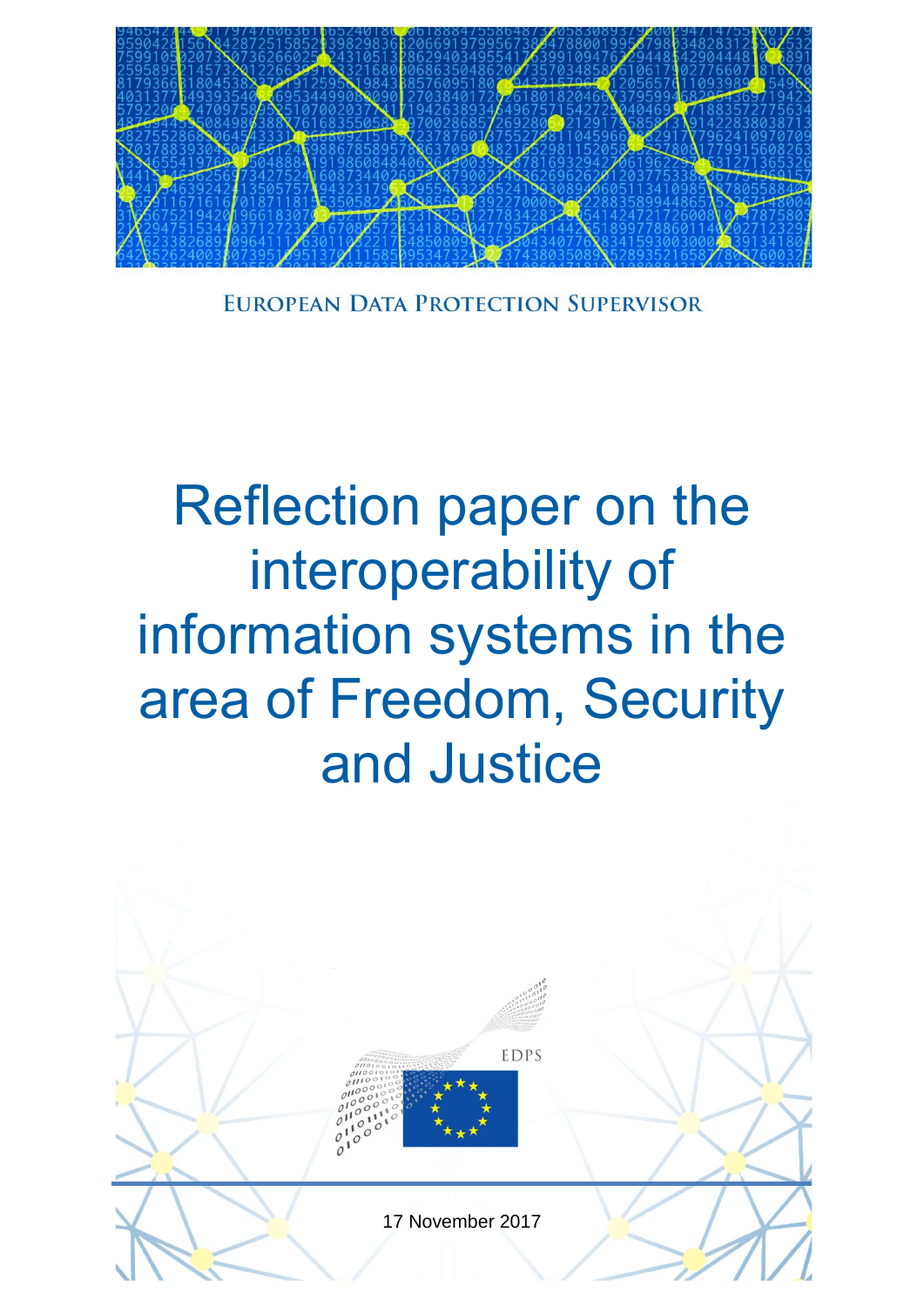*The European Data Protection Supervisor (EDPS) is an independent institution of the EU, responsible under Article 41(2) of Regulation 45/2001 'With respect to the processing of personal data… for ensuring that the fundamental rights and freedoms of natural persons, and in particular their right to privacy, are respected by the Community institutions and bodies', and '…for advising Community institutions and bodies and data subjects on all matters concerning the processing of personal data'. Under Article 28(2) of Regulation 45/2001, the Commission is required, 'when adopting a legislative Proposal relating to the protection of individuals' rights and freedoms with regard to the processing of personal data...', to consult the EDPS.*

*He was appointed in December 2014 together with the Assistant Supervisor with the specific remit of being constructive and proactive. The EDPS published in March 2015 a five-year strategy setting out how he intends to implement this remit, and to be accountable for doing so.*

*The initiative of this Reflection Paper is to contribute to the preparatory work on the forthcoming legislative proposal on interoperability between EU large scale information systems for borders management and security*. *It relates to the EDPS' mission to advise the EU institutions on the data protection implications of their policies and foster accountable policymaking -in line with Action 9 of the EDPS Strategy: 'Facilitating responsible and informed policymaking'. The EDPS considers that compliance with data protection requirements is key to an effective and efficient information management for borders management and security.*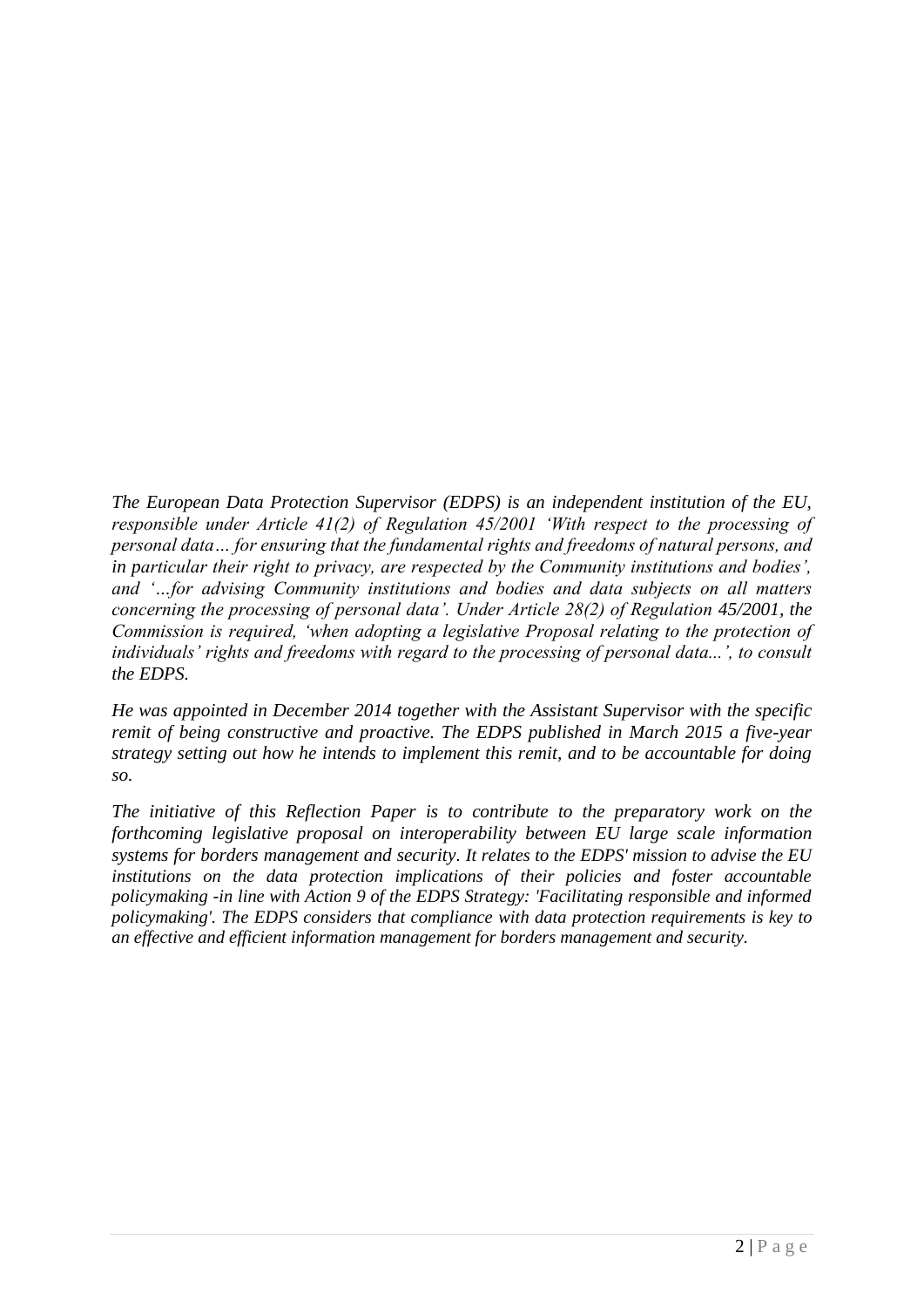#### **Executive Summary**

In principle, interoperability aims at developing effective and efficient information sharing to ensure that competent authorities at national and EU level get the right information at the right time. Interoperability, when implemented in a well thought-out manner, may help address some needs of competent authorities using large scale information systems and help reduce the overall cost of operating such systems. Interoperability may also be in the interest of data protection. For instance, interconnecting information systems which have closely related purposes and that in addition contain some identical data could help avoiding that the same or similar data are stored, validated and updated many times, once in each system.

The terrorist attacks that occurred on the EU territory have heightened security concerns. In addition, in the last years, EU has been confronted with a massive influx of refugees and migrants. These events have prompted the EU Commission to consider several initiatives, including the interoperability of the EU large scale information systems created for migration, border management and/or police cooperation.

While we note that the Commission might have envisaged interoperability as a tool to only facilitate the use of systems, we understand that the Commission may consider to extend it to new possibilities of exchanging or cross-matching data.

Since introducing interoperability is likely to imply new (or changed) personal data processing, such changes would require a clear basis in legislation in full compliance with the EU Charter of Fundamental Rights. In particular, any new or modified data processing would need to be clearly defined in the relevant legal instrument and be equally necessary and proportionate in relation to its clearly stated objectives.

Compliance with EU data protection rules goes beyond the principles of data protection by design/default, the obligation to apply security measures, etc. and requires that necessity and proportionality of processing are first established.

We therefore look forward to the European Commission forthcoming legislative proposal that should clearly define the problems interoperability aims to solve. It should also clearly set out for which specific purposes what categories of personal data would be processed in the context of its future initiatives on interoperability. This will allow a proper debate on interoperability from the fundamental rights perspective. Performing a full assessment of the impact of interoperability on fundamental rights to privacy and data protection will be fundamental once more details about the planned initiative are known. The forthcoming legislative proposal could in this sense represent an opportunity to be seized for designing a more coherent and consistent framework.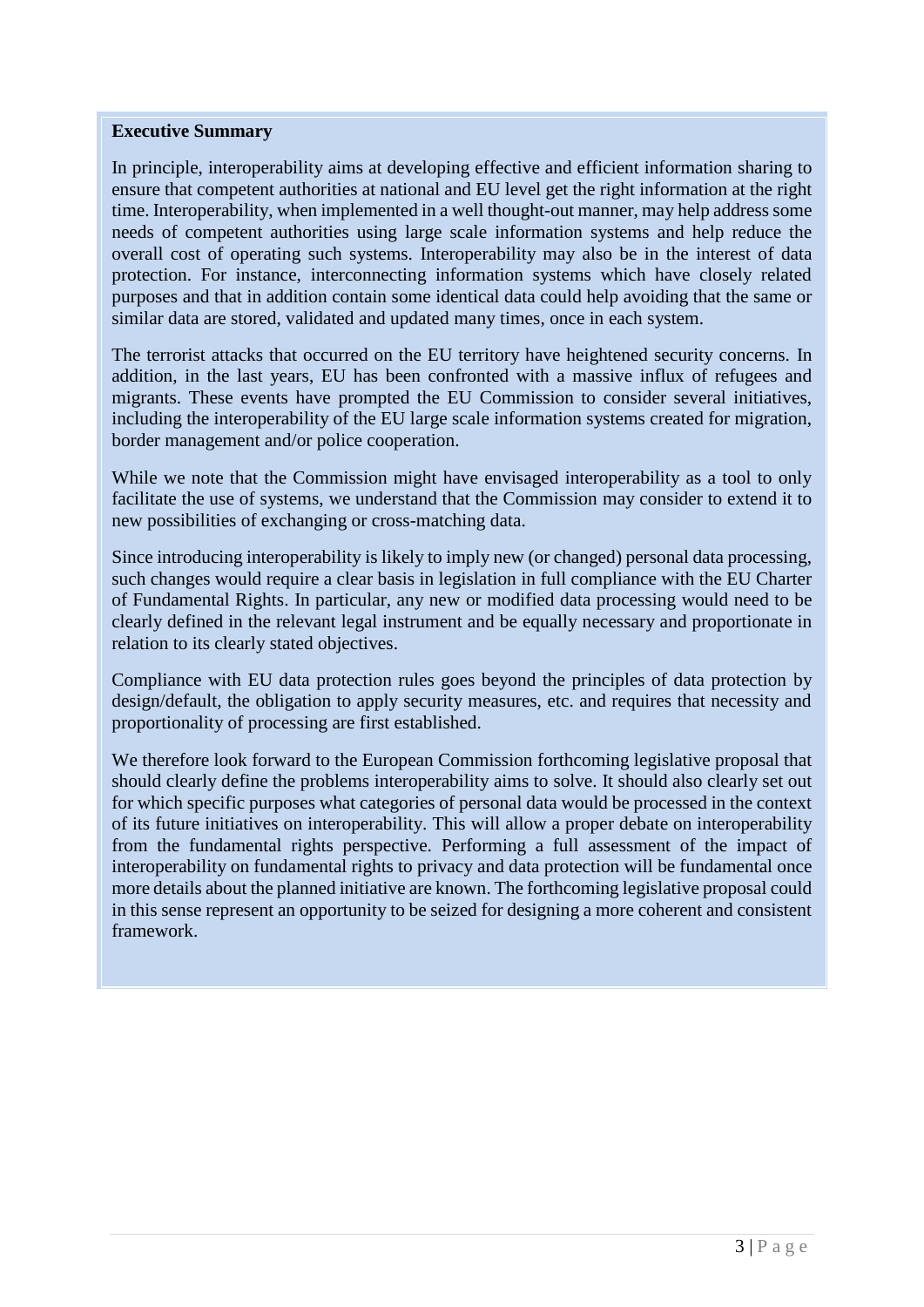## **TABLE OF CONTENTS**

|                         | 1 Ongoing initiatives in the context of "interoperability" of large-scale IT |                                                                                             |  |
|-------------------------|------------------------------------------------------------------------------|---------------------------------------------------------------------------------------------|--|
|                         |                                                                              |                                                                                             |  |
| 3 <sup>1</sup>          |                                                                              |                                                                                             |  |
|                         |                                                                              |                                                                                             |  |
|                         |                                                                              |                                                                                             |  |
|                         |                                                                              | 3.3 Purpose limitation with regard to migration, asylum, police and judicial cooperation .9 |  |
|                         |                                                                              |                                                                                             |  |
| $\overline{\mathbf{4}}$ |                                                                              |                                                                                             |  |
|                         |                                                                              |                                                                                             |  |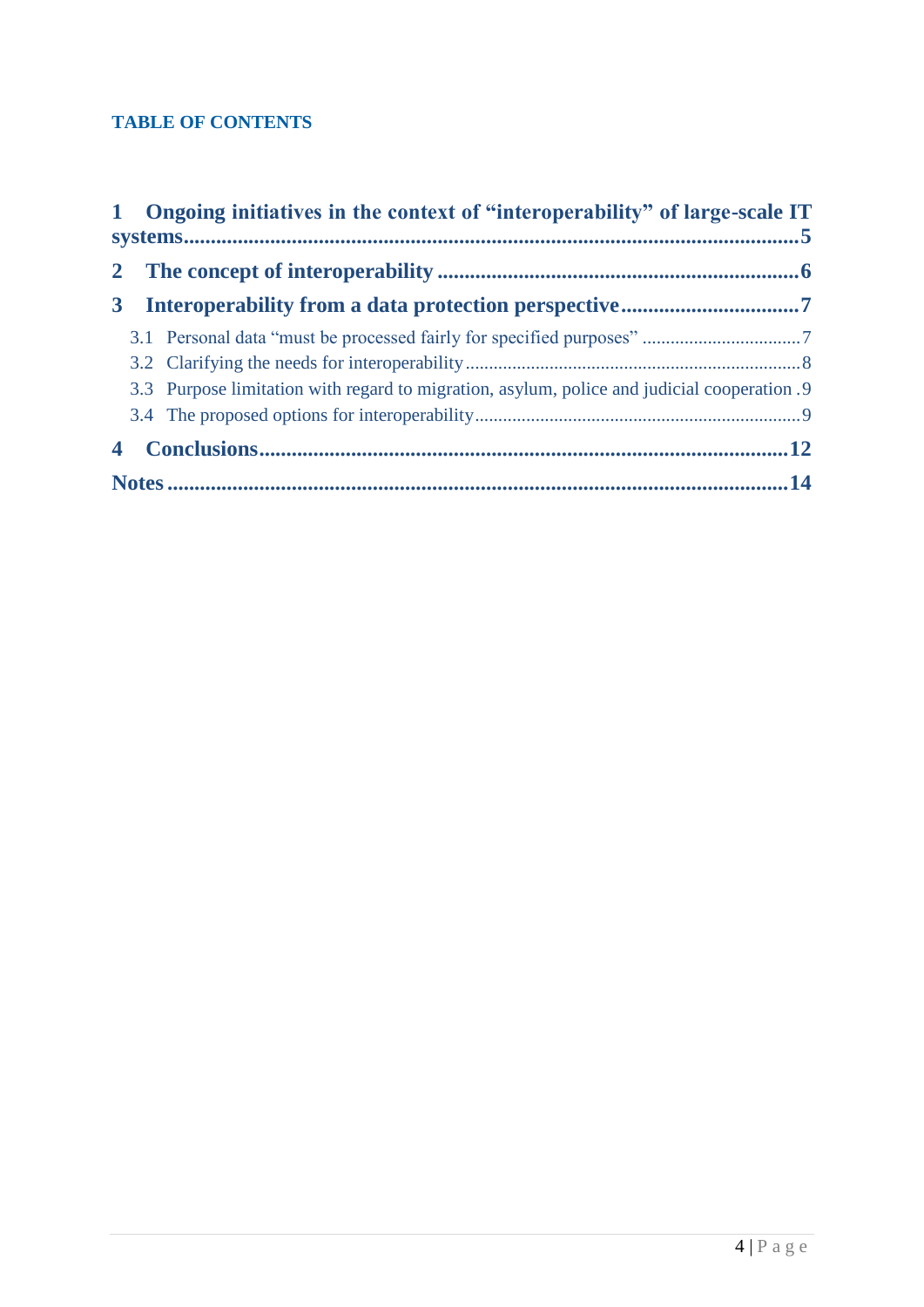# <span id="page-4-0"></span>**1 Ongoing initiatives in the context of "interoperability" of large-scale IT systems**

- 1 The terrorist attacks that occurred on the EU territory have heightened security concerns. In addition, the EU has in the past few years been confronted with a massive influx of refugees and migrants. These events have prompted the EU Commission to consider several initiatives which include the creation of new large-scale EU information systems<sup>1</sup>, the modification of existing ones<sup>2</sup> as well as the interoperability of all these systems.
- 2 In its Communication of 6 April 2016 "*Stronger and Smarter Information Systems for Borders and Security*" ("Communication of 2016")<sup>3</sup>, the Commission emphasized the need to improve the interoperability of information systems; it also presented ideas on how information systems could be developed in the future. The Commission set up a high-level expert group on information systems and interoperability ("HLEG"). The HLEG was tasked to address "the legal, technical and operational aspects of the different options to achieve the interoperability of the information systems, including the necessity, technical feasibility and proportionality of available options and their data protection implications"<sup>4</sup>.
- 3 The HLEG presented recommendations on strengthening and developing the EU's information systems and interoperability first in its interim report of December  $2016<sup>5</sup>$ , and later in its final report of May 2017<sup>6</sup>. The EDPS was invited to take part in the works of the HLEG. He issued a statement on the concept of interoperability in the field of migration, asylum and security which is included in the final report of the HLEG.
- 4 In its seventh Progress report towards an effective and genuine security union<sup>7</sup>, the Commission set out a new approach to the management of data for borders and security in line with the Communication of 2016 and the recommendations of the HLEG. Under this approach, all centralised EU information systems for security, border and migration management should be interoperable so that:
	- the systems can be searched simultaneously using a European search portal, possibly with more streamlined rules for law enforcement access;
	- the systems use one shared biometric matching service to enable searches across different information systems holding biometric data, possibly with hit/no-hit flags indicating the connection with related biometric data found in another system;
	- the systems share a common identity repository with alphanumeric identity data to detect if a person is registered under multiple identities in different databases.
- 5 On 8 June 2017, the Council welcomed the Commission's view and the proposed way forward to achieve the interoperability of information systems by 2020. It invited the Commission to pursue the work on three dimensions of interoperability (i.e. the European search portal, the biometric matching service and a common identity repository)<sup>8</sup>.

On 27 July 2017, the Commission launched a public consultation on the interoperability of EU information systems for borders and security<sup>9</sup>. The consultation was accompanied by an inception impact assessment. In its indicative planning of 2 October<sup>10</sup>, the Commission mentions the date of 12 December for the adoption of the legislative proposal on interoperability.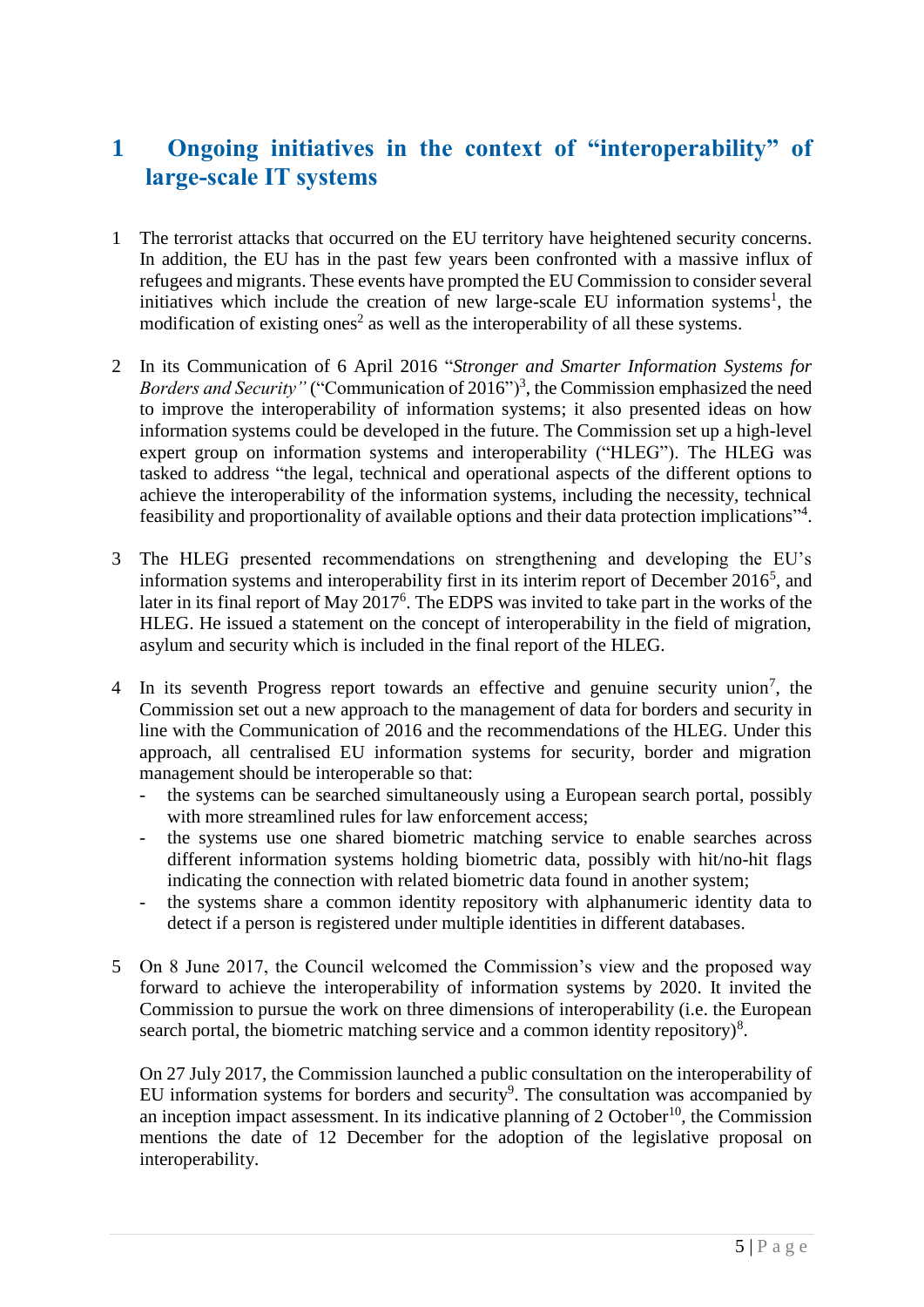6 Looking forward to the forthcoming legislative proposal, this reflection paper is our additional contribution. It will be followed by a formal Opinion of the EDPS under Article 28(2) of Regulation 45/2001.

# <span id="page-5-0"></span>**2 The concept of interoperability**

- 7 Interoperability is commonly referred to as the ability of different information systems to communicate, exchange data and use the information that has been exchanged. Although interoperability is often considered as a merely technical concept, we consider that in the present context it cannot be disconnected from the questions whether the data exchange is necessary, politically desirable or legally possible. In other words, although interoperability of the information systems will ultimately be implemented through technical means, it must be subject to political debate on its purposes and future scope.
- 8 We observe that making exchange of data technically feasible becomes, in many cases, a powerful drive for exchange these data. One can safely assume that technical means will be used, once they are made available; in other words, the risk is that in such case the means justify the end. To allow a proper debate about the risks and advantages of interoperability, it is fundamental to give it an unambiguous and clear meaning.
- 9 We note that interoperability may work at different levels, from a mere communication infrastructure between two systems to the ability of these systems to both exchange and use the information that has been exchanged. We recognise that, when implemented in a well thought-out manner, interoperability may help address some needs of competent authorities using large scale information systems as well as reduce the overall cost of operating such systems. Interoperability may also provide some benefits in terms of data protection. For instance, interconnecting information systems which have closely related purposes and that in addition contain some identical data could help avoiding that the same data are stored twice, once in each system $11$ .
- 10 Interoperability would in principle aim to render currently applicable rules more effective and efficient. For instance, the European search portal envisaged by the Commission would enable competent authorities to query several systems simultaneously instead of having to query each system separately. When such queries are performed by authorised competent authorities with full respect of their access rights and in line with the respective purposes of each system as defined in its legal bases, there would not be any fundamental data protection issues. A user would access only the information they are allowed to access and exclusively for the specific purpose(s) of the system in question.
- 11 However, while we note that the Commission might have envisaged interoperability as a tool to only facilitate the use of systems, we understand that the Commission now may aim to extend it to new possibilities of exchanging or cross-matching data. For instance, the inception impact assessment refers to the use of a shared biometric matching service ('the BMS') to enable matching of biometric data held across the various systems. Similarly, a 'common identity repository' would bring together alphanumeric data (such as names and dates of birth) that have been stored in the various systems for border management and security. The combined use of the shared BMS and the common identity repository would enable single identification using alphanumeric and/or biometric data to detect multiple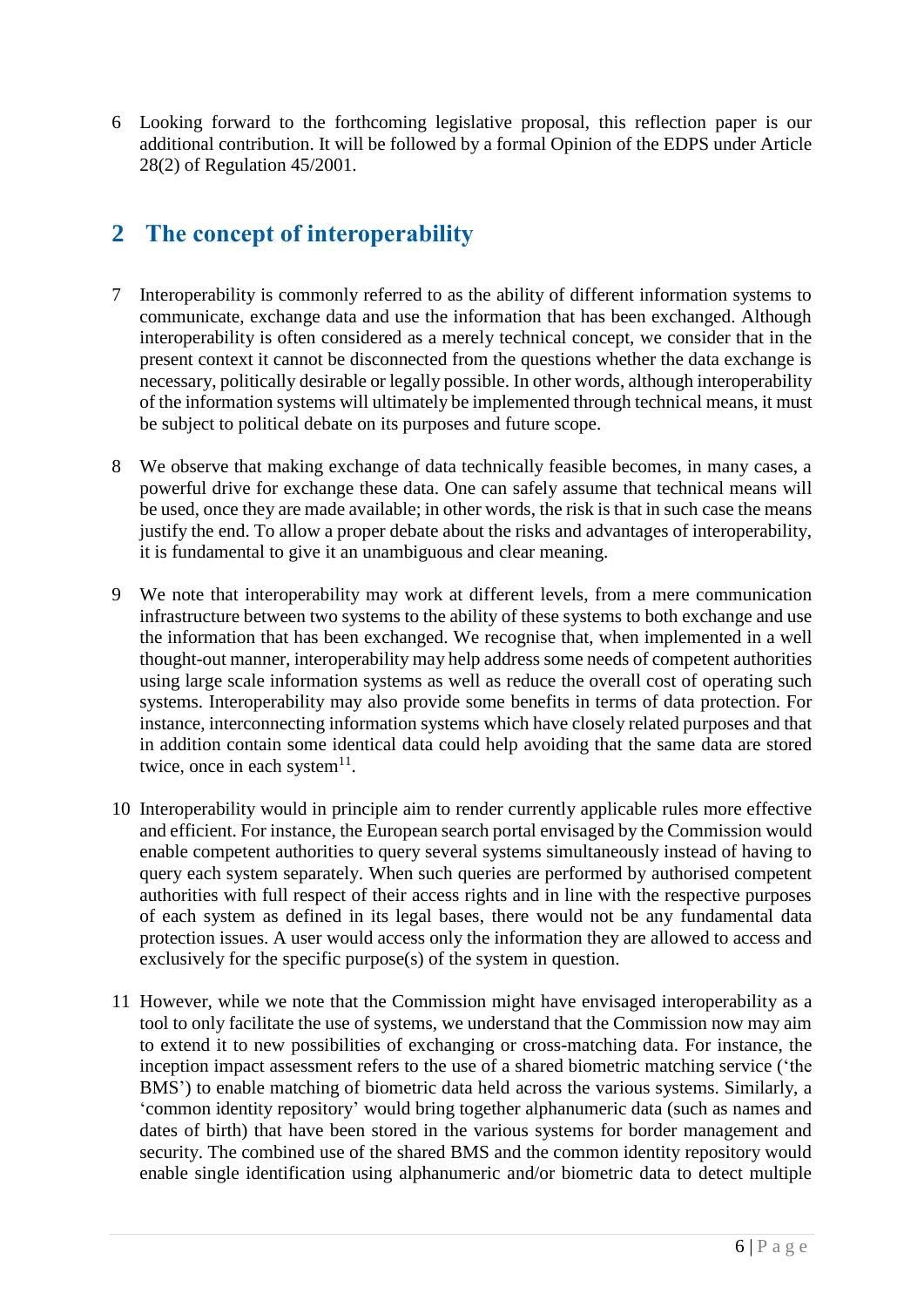identities. Interoperability thus implies new data processing that are not covered by existing legal bases and their impact on the fundamental rights to privacy and data protection needs to be carefully assessed.

# <span id="page-6-0"></span>**3 Interoperability from a data protection perspective**

#### <span id="page-6-1"></span>**3.1 Personal data "must be processed fairly for specified purposes"**

- 12 We are of the opinion that interoperability should not be an end in and of itself, but should always serve a genuine public interest objective. The inception impact assessment first refers to the general objective of "developing stronger and smarter information systems for borders and security". It then mentions the following specific objectives:
	- ensuring that end-users, particularly border guards, law enforcement officers, immigration officials and judicial authorities have fast and seamless access to all information that they need to perform their tasks;
	- facilitating and streamlining access by law enforcement authorities to non-law enforcement information systems where necessary for the prevention, investigation, detection or prosecution of criminal offences;
	- providing a solution to detect and combat identity fraud<sup>12</sup>.
- 13 In this context, it is important to stress that general policy objectives such as those enlisted in the inception impact assessment do not necessarily equal a public interest objective in accordance with the law, as for example according to Article 52(1) of the Charter, and the purposes of data processing under data protection law. The mentioned objectives appear to focus on what interoperability would achieve in the technical sense. However, the envisaged data processing, the public interest and their specific purpose(s) are not explained. Instead, the inception impact assessment seems to equate the *processing* that interoperability would facilitate or permit (e.g. the consultation, access, use, retrieval, etc. of the data) with the *purpose*s of processing.
- 14 We encourage the Commission to clearly describe the specific purposes of the envisaged data processing. Objectives such as "ensuring fast and seamless access to databases" might be a useful means to an end in policy terms. However, they are not specific enough for the purposes of data protection law since they are not linked to specific processing of defined categories of personal data. Consequently, they may not allow individuals to understand which of their personal data are processed for what precise purposes, or to understand the consequences of such processing.
- 15 It is important to understand that purpose specification is a fundamental prerequisite for the application of many other principles of data protection. Only clear and specific purposes will allow to determine the relevant data to be collected, the applicable retention periods, and many other key aspects of how personal data will be processed for the chosen purpose(s). The description of the public interest objective may not meet the requirement of the purpose specification, in particular when the public interest may have different aspects<sup>13</sup>. Therefore we recommend that the forthcoming legislative proposal clearly set out the precise purposes of the various data processing envisaged.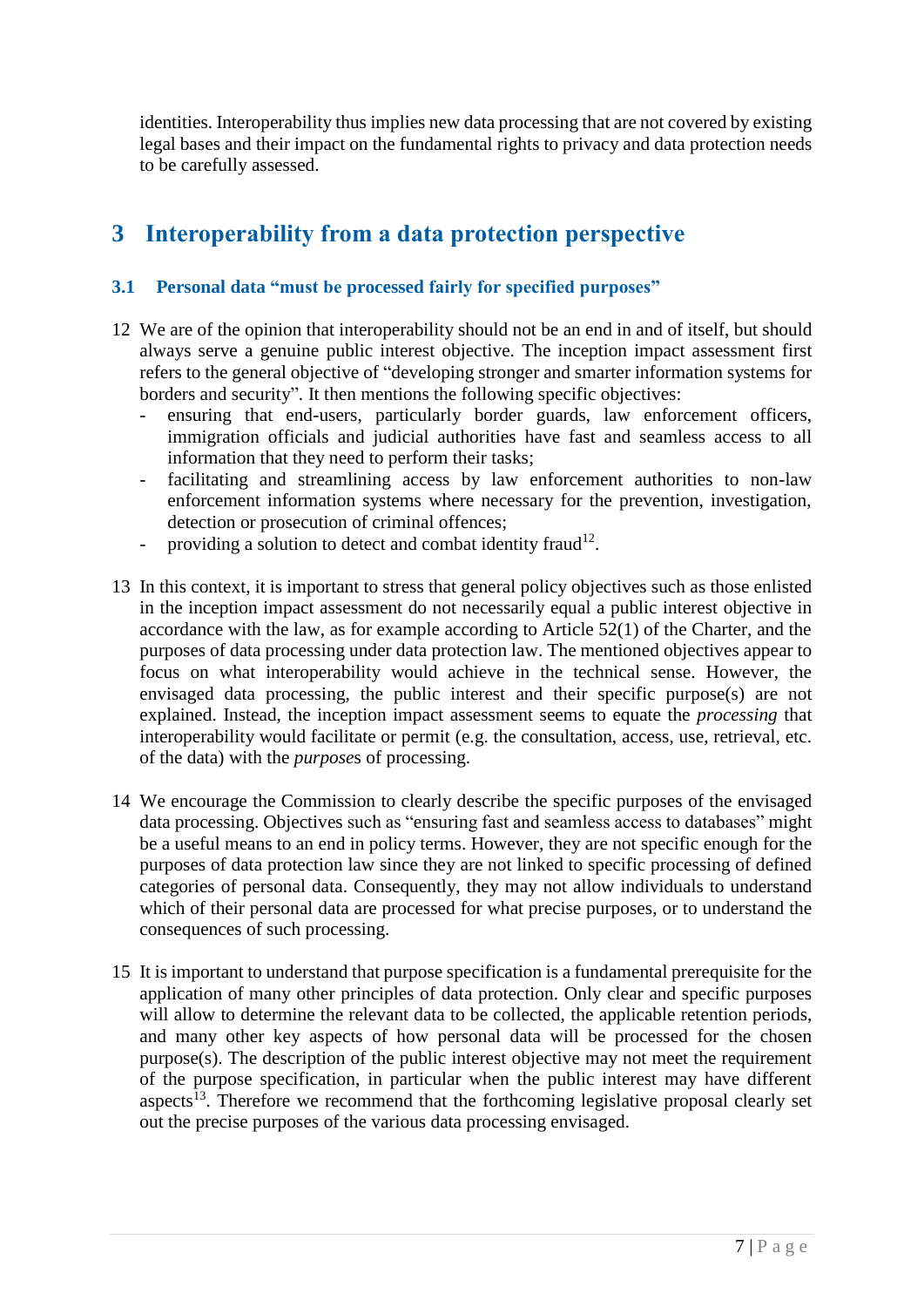#### <span id="page-7-0"></span>**3.2 Clarifying the needs for interoperability**

- 16 A clear description of the purposes of the proposed data processing will also be essential to assessing their necessity and proportionality. Such purposes must be sufficiently detailed not only so as to allow an objective assessment of whether the proposed collection and use complies with the law, but also to establish which safeguards should apply. We refer to the "Necessity toolkit" for easy-to use advice to EU legislator on how to assess compliance with regard to Articles 7, 8 and 52(1) of the Charter. In particular, the assessment of necessity and proportionality requires the legislator to precisely identify what the proposed measure entails in terms of personal data processing and what the objective(s) and the concrete purpose(s) of the measure is. The problems the measure addresses should also be sufficiently and clearly described and be accompanied by objectives evidence of their existence. Finally, it should be demonstrated that no other means which would be less invasive are available to achieve the envisaged purpose $(s)^{14}$ .
- 17 We note that the inception impact assessment refers to four main shortcomings highlighted in the Communication of 2016: *i.e*.
	- the sub-optimal functionalities of existing information systems;
	- gaps in the EU architecture of data management;
	- a complex landscape of differently governed information systems and
	- a fragmented architecture of data management for border control and security.
- 18 Interoperability between systems is then mentioned as fundamental to addressing the above shortcomings, especially as regards:
	- the lack of complete and accurate data;
	- the lack of fast and seamless access to all information;
	- the conditions law enforcement have to comply with to access non law enforcement databases and
	- identify fraud.
- 19 However, while the inception impact assessment identifies certain problems, it does not describe in detail what the precise issues are. It is often not clear whether the underlying problem is of a legal nature, a technical one or both. For example, what is meant exactly by "the lack of a fast and seamless access to all information"? Is it a legal issue (i.e. the current legal basis does not allow a user to access certain data) or a technical one (e.g. the response time of the system is too long), or perhaps both? Depending on how the problem is defined, the appropriate solution to address it might differ, in particular in terms of data processing. Without a clear and sufficiently detailed description of the problems and needs, it is difficult to make sure that the proposed policy options (i.e. the establishment of a European search portal, a shared BMS or a common repository) are appropriate, proportionate and fully address the identified needs.
- 20 In other words, only a clear description of the identified problems in view of the objectives pursued will allow the EU legislator to determine the most appropriate legal and technical solutions, in compliance with data protection law. Technology should always come in support of policies and user needs, not the other way around. What is technically feasible might not necessarily be legally justifiable or ethically desirable. As highlighted in the preamble to the General Data Protection Regulation, "the processing of personal data should be designed to serve mankind"<sup>15</sup>.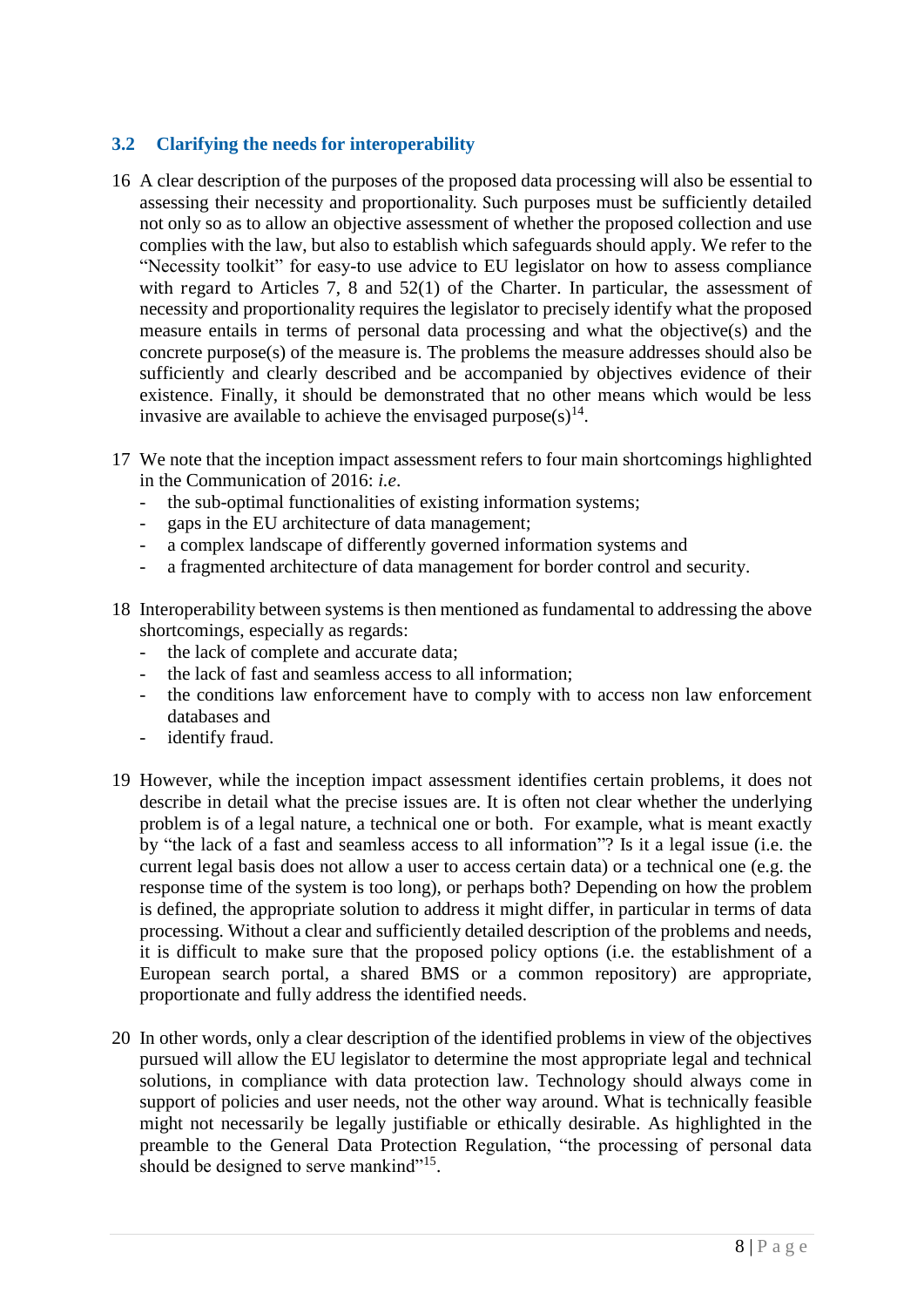#### <span id="page-8-0"></span>**3.3 Purpose limitation with regard to migration, asylum, police and judicial cooperation**

- 21 We would like to stress the importance of considering interoperability of information systems also taking into account the policy context in which the existing information systems had been built. Interoperability as envisaged by the Commission would impact instruments set up to support policies in the field of (i) border checks, asylum and immigration, as well as (ii) police cooperation and (iii) judicial cooperation. There is an increasing trend in EU policy-making to associate migration management and security purposes. We see this trend in the context of granting access to existing systems for law enforcement purposes<sup>16</sup>, building a new information system<sup>17</sup>, or extending the competences of an existing body<sup>18</sup>. We are concerned that repeatedly referring to migration, internal security and fight against terrorism almost interchangeably brings the risk of blurring the boundaries between migration management and fight against terrorism. It may even contribute to creating assimilation between terrorists and foreigners.
- 22 While the existing systems have been developed with separate application of European migration and law enforcement policies in mind, we recognise that synergies might exist between migration and police cooperation policies and objectives. Nevertheless, it should be kept in mind that migration on the one hand, and police cooperation on the other hand, remain two different areas of public policy and objectives of public interest based on distinct legal bases in the TFEU and pursuing specific objectives that need to be clearly distinguished. This may have an impact on the assessment of compatibility of purposes of data processing that the Commission needs to take into consideration in the context of the forthcoming legislative proposal.

#### <span id="page-8-1"></span>**3.4 The proposed options for interoperability**

- 23 We would like to already draw the attention of the EU legislator to some data protection issues that may arise in relation to some of the specific solutions that are currently under discussion, assuming that:
	- the forthcoming legislative proposal will clearly describe the identified purposes, objectives and needs as a result of encountered problems and,
	- sufficient information will be provided to assess the necessity and proportionality of the chosen solutions $19$ .

These issues concern in particular the conditions of access to the databases, the use of existing databases for new/additional purposes, and data security.

#### *New (modalities of) access*

24 The inception impact assessment mentions that in cases where end users would not have access to certain data in the central systems, the European search portal (through alphanumeric data) and the shared biometric service (through biometric data) would provide access on a "hit/no hit" basis, i.e. indicating the mere presence of relevant data in underlying systems, without however revealing that data.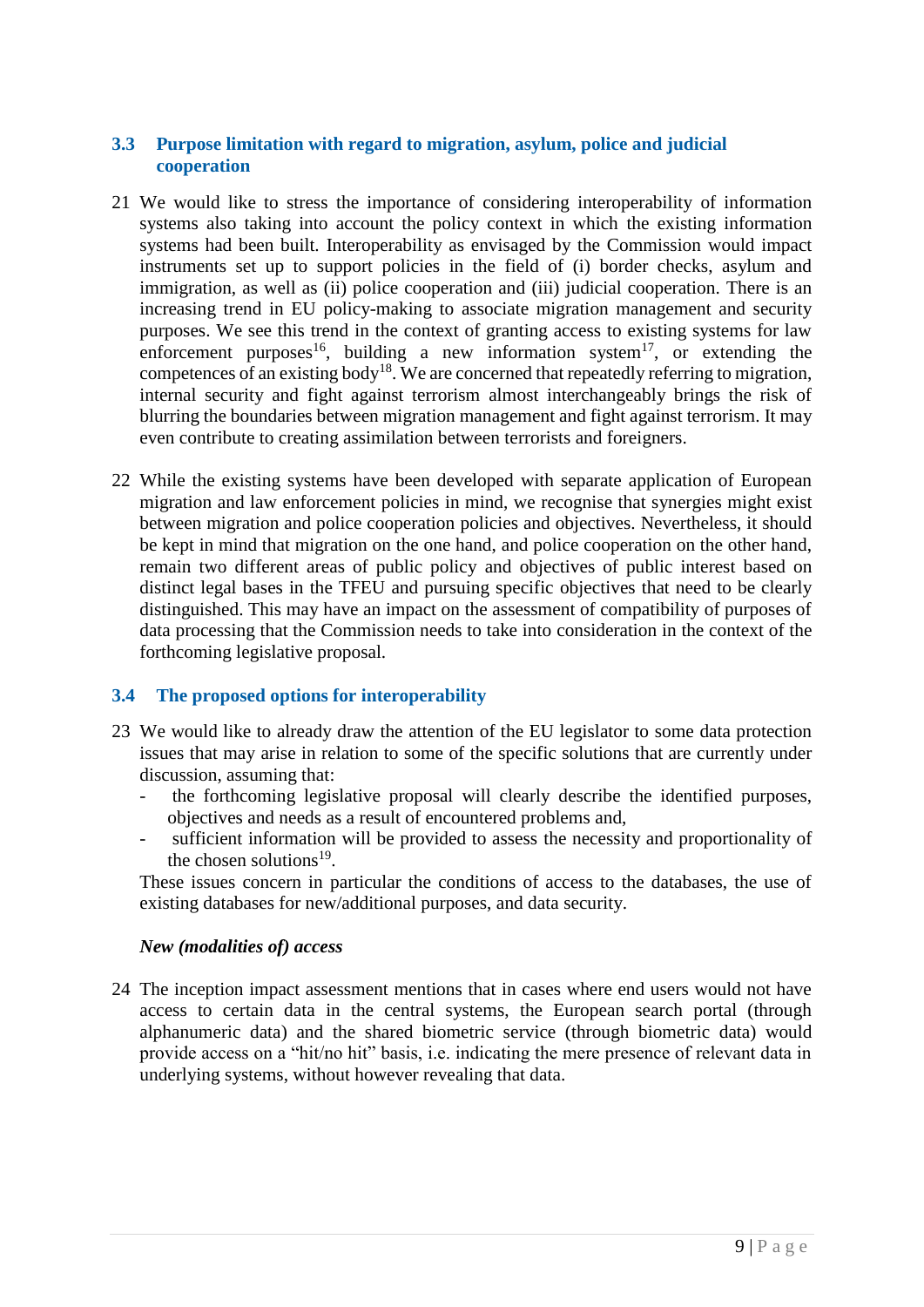- 25 Depending on the objective(s) of such new functionality, it could be considered as:
	- a new instance of personal data processing, i.e. *a new access*: the authority is not allowed to access the data recorded in a specific system but would know whether that system contains information about a specific individual or not;
	- a change in *conditions applicable to data processing* (in this instance: conditions of access to personal data): the authority is already allowed to access the data but subject to certain conditions (which from fundamental rights perspective may function as *safeguards*). Under the proposed "hit/no hit" approach, an authority would have direct access to a database that would allow it to verify whether or not the database contains information about a specific individual. However, it would only get a yes ("hit") or no ("no hit") answer. In case of a positive answer ("hit"), the authority would have to fulfil specific condition(s) to access further information (e.g. an authorisation from an independent authority).
- 26 In case of a *new access* as described above, it is important to clarify that the existence (or lack) of a "hit" is personal data even with the absolute minimum of information (e.g. known or unknown in a given system) since it amounts to information related to a person (e.g. the person in question is or is not subject to an alert in the Schengen Information System). Consequently, a user who is not allowed to access data stored in a specific system is similarly not allowed to get access to "hit/no hit" information, since even this limited information constitutes personal data. Besides, we wonder what would be the usefulness of such a feature, given that knowing that information exists ("hit") without being authorised to access the full range of data would normally not be useful in the decision making process and it might be contrary to the data protection principle of data quality (i.e. only the personal data which are necessary for the stated purpose may be processed).
- 27 Regarding the "hit/no hit" approach as a *condition for access*, the EDPS understands that the aim of such an approach could be to provide some safeguards (i.e. limited access) that would replace one or several conditions with which law enforcement authorities have to comply today when accessing non-law enforcement databases.
- 28 Currently, a law enforcement authority willing to access non-law enforcement databases has to comply with several conditions (e.g. access needed in a specific case, substantiated suspicion, prior check of national databases, etc.). This also includes the prior authorisation by another authority acting independently and being responsible for the prevention, detection or investigation of terrorist offences or other serious criminal offences. Before granting authorisation, such an authority verifies whether all the conditions of access provided for in the legal basis of the respective information system are complied with.
- 29 The HLEG report suggests that, in order to identify whether a large-scale system contains (or not) information about an individual, law enforcement authorities should be allowed to access non-law enforcement information systems without prior authorisation. For other purposes (such as for instance reconstructing the travel history of a known suspect in the context of a specific investigation) prior authorisation would remain mandatory.
- 30 It is worth pointing out in this context that EU large scale information systems such as the Visa Information System or Eurodac - have been put in place for migration and asylum purposes. The possibility for law enforcement authorities to access these databases has been added at a later stage, and only subject to specific conditions (guarantees) to limit undue impact on individuals. Therefore, any potential relaxation of such existing conditions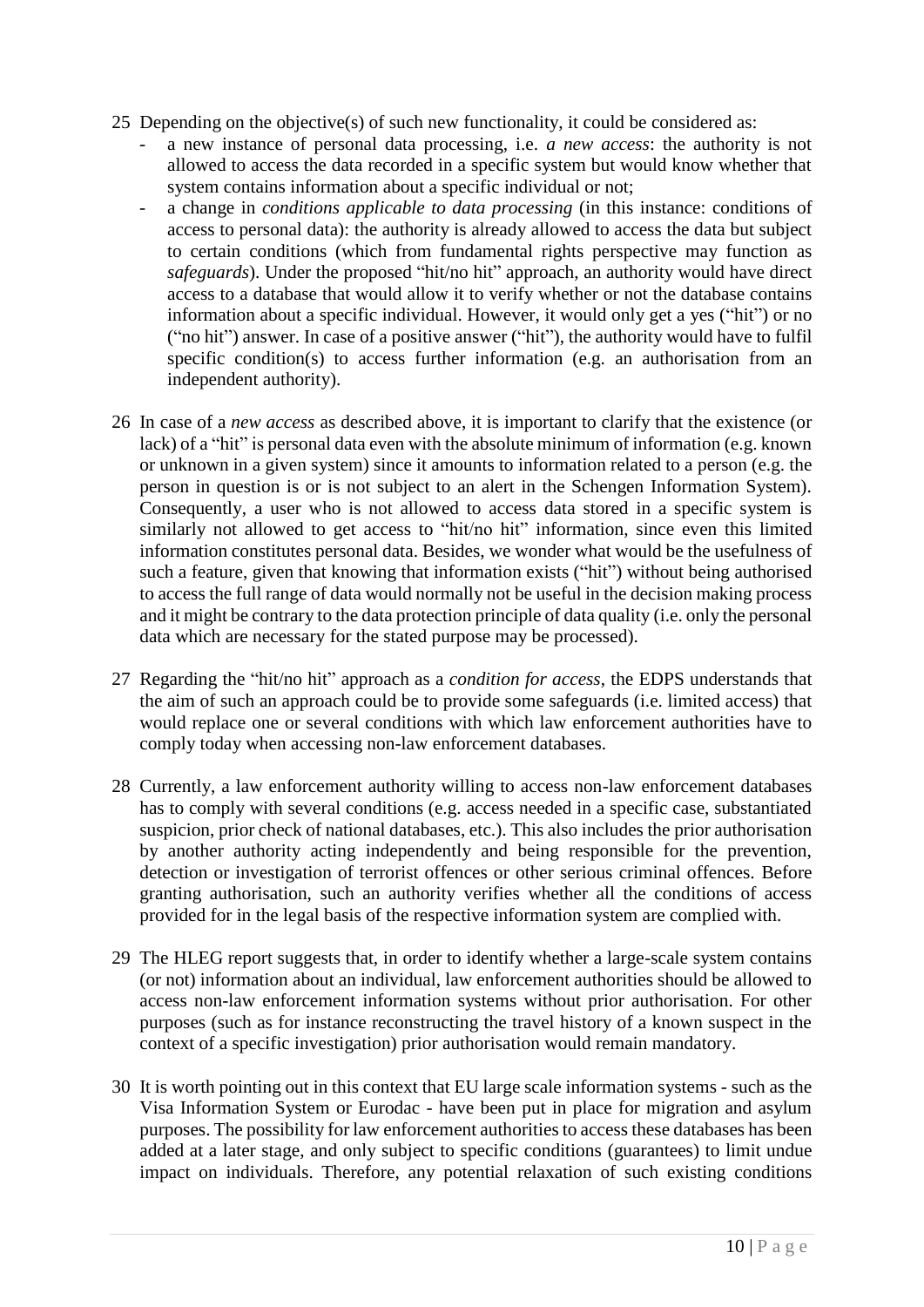would need to be specifically justified and would require a thorough and comprehensive analysis of all remaining and/or new safeguards to assess whether such relaxation would be necessary and proportionate. In particular, in order to preserve a sufficiently high level of protection against possible abuse, reduced safeguards of *ex ante* controls should at the very least be accompanied by strengthening *ex post* controls.

#### *New uses of data*

- 31 The inception impact assessment mentions that the shared biometric matching service ("BMS") would enable the matching of biometric data held in the various databases, while the common identity repository would bring together alphanumeric data (such as names and dates of birth) that have been stored in the various information systems for border management and security. The combined use of the shared BMS and the common identity repository would allow to detect multiple identities linked to the same biometric data present in the various large-scale systems and would thus help combat identity fraud.
- 32 It should be kept in mind that the use of unique identifiers, combined with technical possibilities to collect all available information on the individuals from other information systems, would amount to a new processing of personal data that must be adequately and sufficiently justified (see sections 3.1 and 3.2).
- 33 In addition, the information systems that would feed the common identity repository had been built for purposes other than combating identity fraud which would constitute a new purpose of data processing. In this context, we see a risk of "function creep" (i.e. a widening of the use of a system or a database beyond the purpose(s) for which it was originally intended). As with any initiative that would potentially allow for further uses of data or systems beyond what was originally foreseen by law, we would advise a cautious approach. The argument that, since the data is already collected, they can just as well be used for other purposes cannot be uncritically accepted, since such new processing might have a bigger impact on individuals.
- 34 Finally, we would like to use this opportunity to clarify the principle of data minimisation which is often misunderstood. For example, the Communication of 2016 mentions that the storage of the same data in different information systems is contrary to the data minimisation principle. The inception impact assessment further specifies that a common identity repository would help improve efficiency by avoiding duplication of data. However, avoiding duplication of data will not *per se* ensure data minimisation. Under data protection law, the data minimisation principle requires first and foremost that the collection and processing of data is limited to those adequate, relevant and necessary for the envisaged purposes<sup>20</sup>. That means in practice that sharing data between databases which process the same data will not necessarily be sufficient to implement the principle of data minimisation.

#### *New security challenges*

35 We wish to draw attention on the fact that interoperability - as conceived so far by the Commission - would introduce a fundamental change in the current architecture of largescale IT systems: a shift from a closed environment to a shared environment with connectivity between the various systems. This would bring about new security risks. To take the case of the European search portal as an example, such risks would arise for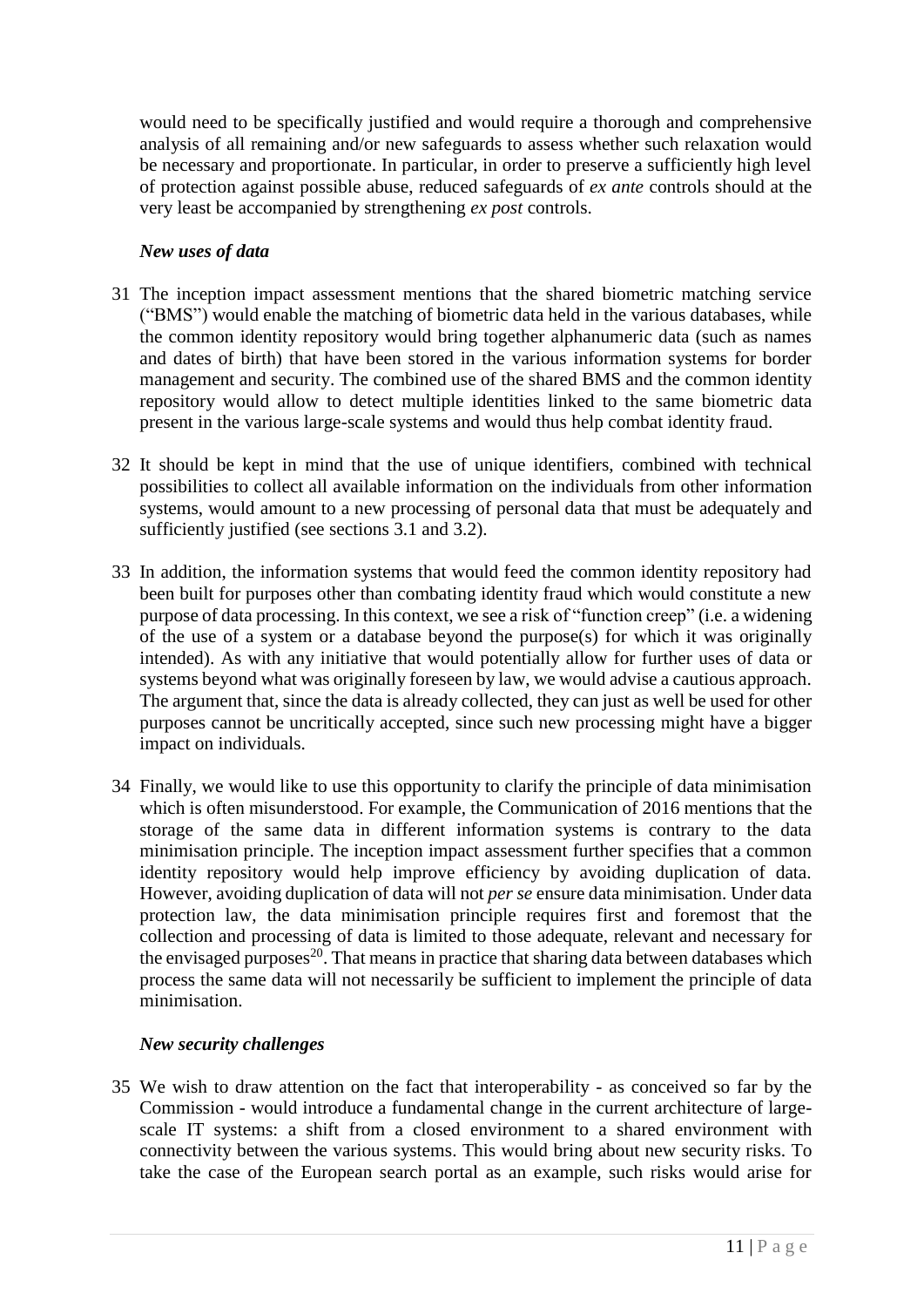instance from the fact that an attacker would have to compromise only one single point of access (instead of multiple point of access, i.e. one for each information systems) to get access to several large-scale information systems.

36 It is therefore of paramount importance to properly analyse the information security consequences of the various options proposed to achieve interoperability. A comprehensive information security risk management following Article 22 of Regulation (EC) No 45/2001 and EDPS guidance appears as necessary before implementing any change that may affect the security of all systems<sup>21</sup>.

# <span id="page-11-0"></span>**4 Conclusions**

- 37 We support interoperability, when implemented in a well thought-out manner and in compliance with core requirements of necessity and proportionality. Interoperability may be then a useful tool to address legitimate needs of competent authorities using EU large scale information systems including improve information sharing.
- 38 Although interoperability is often considered as a merely technical concept, it cannot be disconnected, in the present context, from the questions whether the data exchange is genuinely necessary, politically desirable or legally justifiable.
- 39 From a fundamental rights perspective, we consider that the Commission might have envisaged interoperability as a tool to only facilitate the use of systems and to only render currently applicable rules more effective and efficient. However, we understand that the Commission may consider to extend it to new possibilities of exchanging or cross-matching data. This would imply new data processing that are not covered by existing legal instruments. Their impact on the fundamental rights to privacy and data protection would need to be carefully assessed.
- 40 It is important to keep in mind that compliance with EU data protection rules goes beyond the principles of data protection by design/default, the obligation to apply security measures, etc. and requires that necessity and proportionality of processing are first established.
- 41 In particular, the problems interoperability aims to solve should be clearly identified in the forthcoming legislative proposal so as to allow a proper debate from the fundamental rights perspective. We note that the Commission identifies certain problems, but does not describe in detail what the precise issues are. It is often not clear whether the underlying problem is of a legal nature, a technical one or both. Depending on the problem, the appropriate solution to address it might differ, in particular in terms of data processing. The proposal should also clearly state for which specific purposes what categories of personal data would be processed.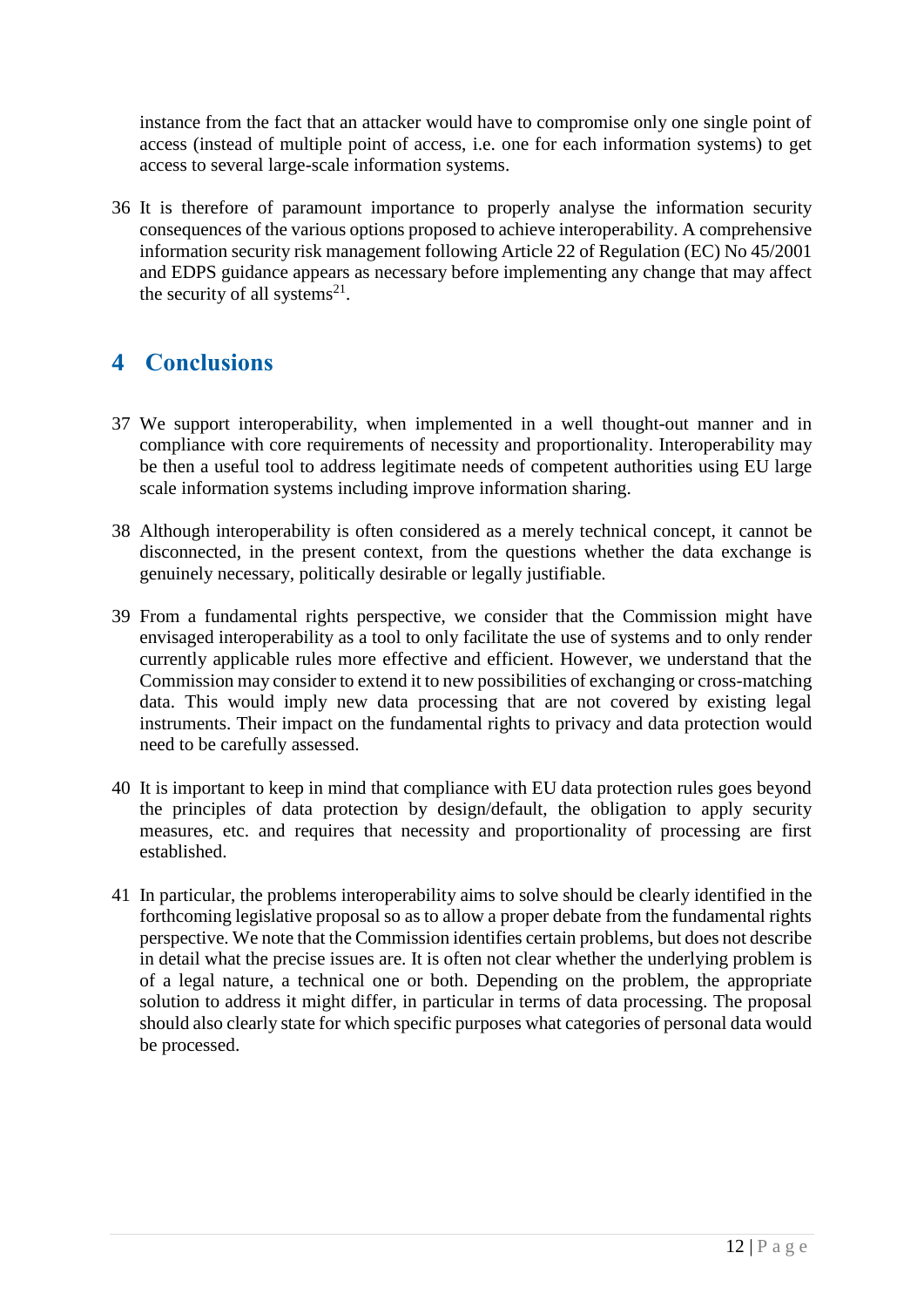42 Consequently, we consider that performing a full assessment of the impact of interoperability on fundamental rights to privacy and data protection will be fundamental once more details about the planned initiative are known. The forthcoming legislative proposal could in this sense represent an opportunity to be seized for designing a more coherent and consistent framework.

Brussels, 17 November 2017 Giovanni BUTTARELLI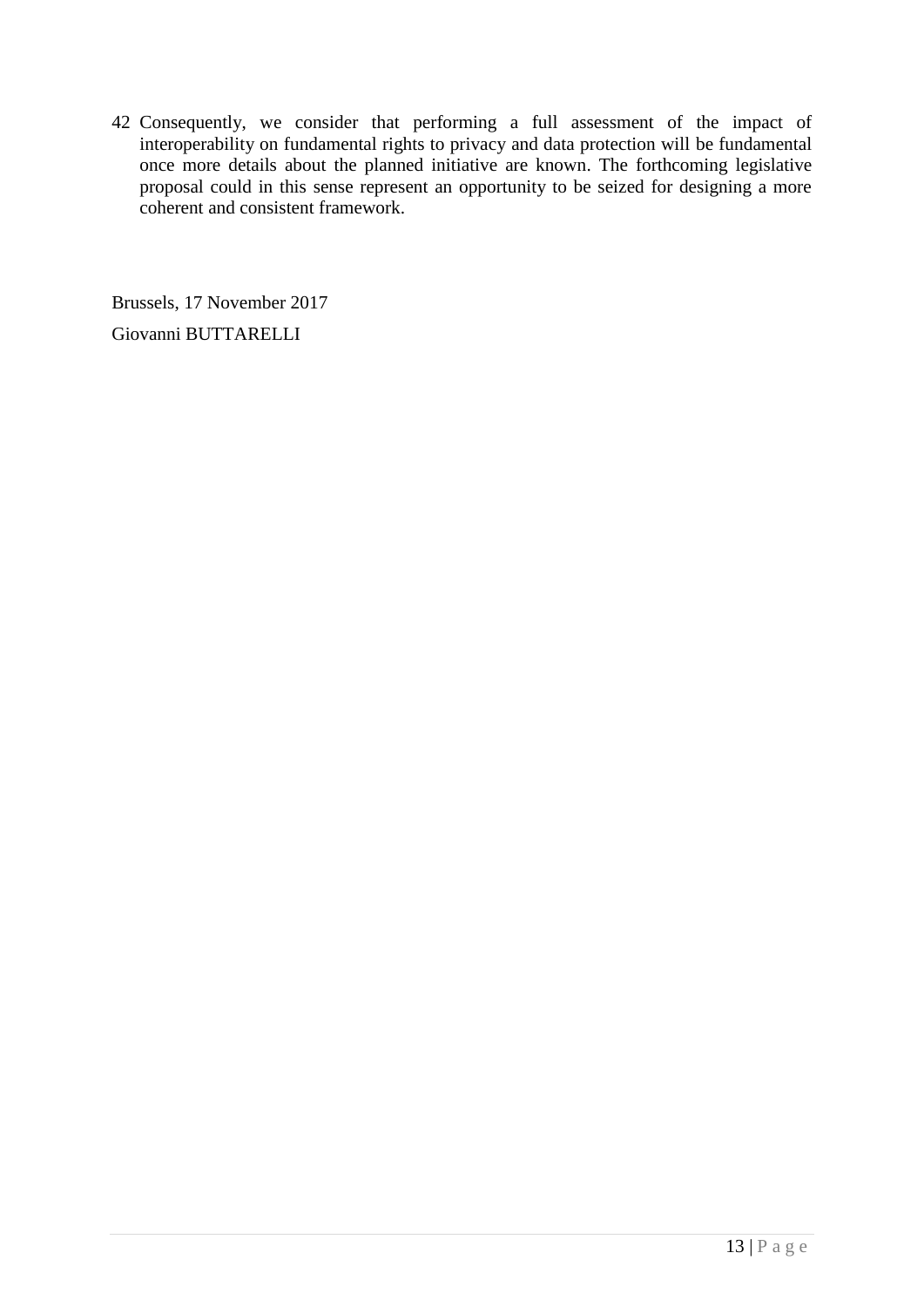## <span id="page-13-0"></span>**Notes**

<u>.</u>

<sup>2</sup> See for instance the SIS legislative package consisting of (i) the Proposal for a Regulation of the European Parliament and of the Council on the establishment, operation and use of the Schengen Information System (SIS) in the field of border checks, amending Regulation (EU) No 515/2014 and repealing Regulation (EC) No 1987/2006, COM(2016) 882 final; (ii) the Proposal for a Regulation of the European Parliament and of the Council on the establishment, operation and use of the Schengen Information System (SIS) in the field of police cooperation and judicial cooperation in criminal matters, amending Regulation (EU) No 515/2014 and repealing Regulation (EC) No 1986/2006, Council Decision 2007/533/JHA and Commission Decision 2010/261/EU, COM(2016) 883 final and (iii) the Proposal for a Regulation of the European Parliament and of the Council on the use of the Schengen Information System for the return of illegally staying third country nationals, COM(2016) 881 final. See also the Proposal for a Regulation of the European Parliament and of the Council on amending Regulation (EU) No 603/2013 on the establishment of Eurodac for the comparison of fingerprints for the effective application of [Regulation (EU) No 604/2013] establishing the criteria and mechanisms for determining the Member State responsible for examining an application for international protection lodged in one of the Member States by a third country national or a stateless person, for identifying an illegally staying third country national or stateless person and on requests for the comparison with Eurodac data by Member States' law enforcement authorities and Europol for law enforcement purposes, COM(2016)272 final.

<sup>3</sup> Communication from the Commission to the European Parliament and the Council on Stronger and Smarter Information Systems for Borders and Security, 6.4.2017, COM (2016) 205 final. 4 Idem, p. 15.

<sup>5</sup> Interim report by the chair of the high-level expert group on information systems and interoperability set up by the European Commission, Interim report by the chair of the high-level expert group, December 2016, available at: [http://ec.europa.eu/transparency/regexpert/index.cfm?do=groupDetail.groupDetail&groupID=3435.](http://ec.europa.eu/transparency/regexpert/index.cfm?do=groupDetail.groupDetail&groupID=3435)

<sup>6</sup> Final report of the high-level expert group on information systems and interoperability set up by the European Commission, 11 May 2017; available at

<http://ec.europa.eu/transparency/regexpert/index.cfm?do=groupDetail.groupDetail&groupID=3435>

<sup>7</sup> Communication of 16.05.2017 from the Commission to the European Parliament, the European Council and the Council, Seventh progress report towards an effective and genuine Security Union, COM(2017) 261 final.

<sup>8</sup> Council conclusions on the way forward to improve information exchange and ensure the interoperability of EU information systems, 8 June 2017: [http://data.consilium.europa.eu/doc/document/ST-10151-2017-INIT/en/pdf.](http://data.consilium.europa.eu/doc/document/ST-10151-2017-INIT/en/pdf)

<sup>9</sup>The public consultation and the impact assessment are available at: [https://ec.europa.eu/home](https://ec.europa.eu/home-affairs/content/consultation-interoperability-eu-information-systems-borders-and-security_en)[affairs/content/consultation-interoperability-eu-information-systems-borders-and-security\\_en.](https://ec.europa.eu/home-affairs/content/consultation-interoperability-eu-information-systems-borders-and-security_en) <sup>10</sup> Tentative agendas for forthcoming Commission meetings,

[http://ec.europa.eu/transparency/regdoc/rep/2/2017/EN/SEC-2017-415-F1-EN-MAIN-PART-1.PDF.](http://ec.europa.eu/transparency/regdoc/rep/2/2017/EN/SEC-2017-415-F1-EN-MAIN-PART-1.PDF) <sup>11</sup> See EDPS opinion 6/2016 on the second EU smart borders package, point III.3.d) p. 15 [https://edps.europa.eu/sites/edp/files/publication/16-09-21\\_smart\\_borders\\_en.pdf.](https://edps.europa.eu/sites/edp/files/publication/16-09-21_smart_borders_en.pdf)

<sup>12</sup> Inception impact assessment, p.2.

<sup>13</sup> See 'Step 3' of the "necessity toolkit" issued by the EDPS on 11 April 2017, available at: https://edps.europa.eu/sites/edp/files/publication/17-06-01 necessity toolkit final en 0.pdf.

<sup>14</sup> See the "necessity toolkit" issued by the EDPS on 11 April 2017, which aims to better equip EU legislators responsible for preparing and scrutinising measures which involve the processing of personal data and which might interfere with the rights to privacy, data protection and other rights and freedoms laid down in the Charter of Fundamental Rights of the EU; available at: [https://edps.europa.eu/sites/edp/files/publication/17-06-](https://edps.europa.eu/sites/edp/files/publication/17-06-01_necessity_toolkit_final_en_0.pdf) [01\\_necessity\\_toolkit\\_final\\_en\\_0.pdf.](https://edps.europa.eu/sites/edp/files/publication/17-06-01_necessity_toolkit_final_en_0.pdf)

<sup>15</sup> Regulation (EU) 2016/679 of the European Parliament and of the Council of 27 April 2016 on the protection of natural persons, with regard to the processing of personal data and on the free movement of such data, and repealing Directive 95/46/EC (General Data Protection Regulation), JOCE, 4.5.2016, L 119/1.

<sup>16</sup> Council Decision 2008/633/JHA of 23 June 2008 concerning access for consultation of the Visa Information System (VIS) by designated authorities of Member States and by Europol for the purposes of the prevention, detection and investigation of terrorist offences and of other serious criminal offences, O.J. L 218, 13.08.2008, p.

<sup>&</sup>lt;sup>1</sup> See for instance the Proposal for a Regulation of the European Parliament and of the Council establishing an Entry/Exit System (EES) to register entry and exit data and refusal of entry data of third country nationals crossing the external borders of the Member States of the European Union and determining the conditions for access to the EES for law enforcement purposes and amending Regulation (EC) No 767/2008 and Regulation (EU) No 1077/2011, COM (2016) 194 final; Proposal for a Regulation of the European Parliament and of the Council establishing a European Travel Information and Authorisation System (ETIAS) and amending Regulations (EU) No 515/2014, (EU) 2016/399, (EU) 2016/794 and (EU) 2016/1624, COM (2016) 731 final.